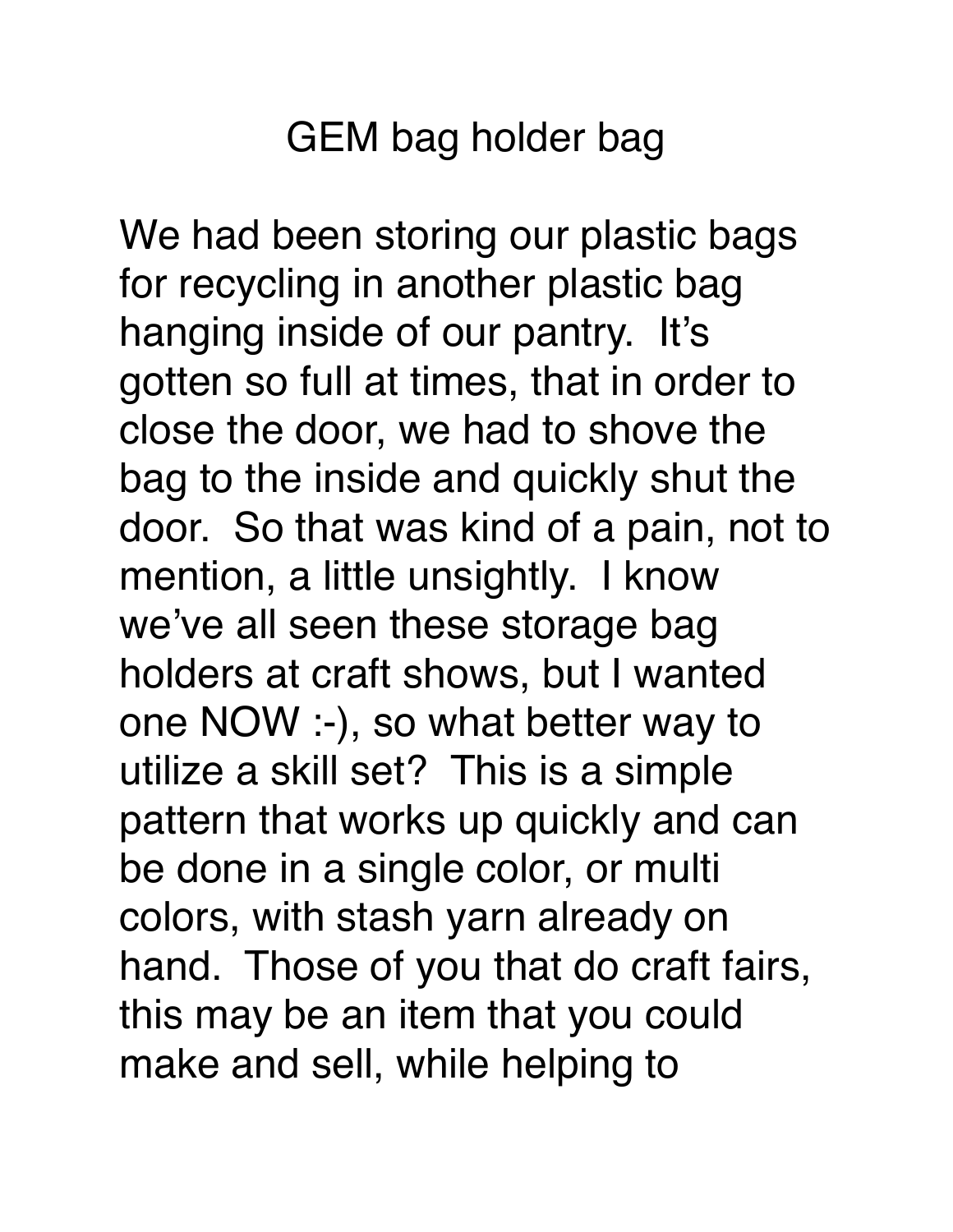promote recycling. My testers and I used worsted weight acrylic yarn with hooks ranging from 4.5-5.5mm. The results are relatively the same. I hope you like it!!!

Ch 24. ss in 1st chain to make a ring.

R1- ch1, sc in same space. sc in each chain around. ss join to 1st sc. (24 sc)

R2- ch3 (1st dc), dc in same stitch. dc in next sc. (2dc in next sc, then dc in next sc) 11 times. ss to top of ch3. (36 dc)

R3- ch3 (1st dc), dc in same stitch. dc in each of next 2 stitches. (2dc in next stitch, one dc in each of next 2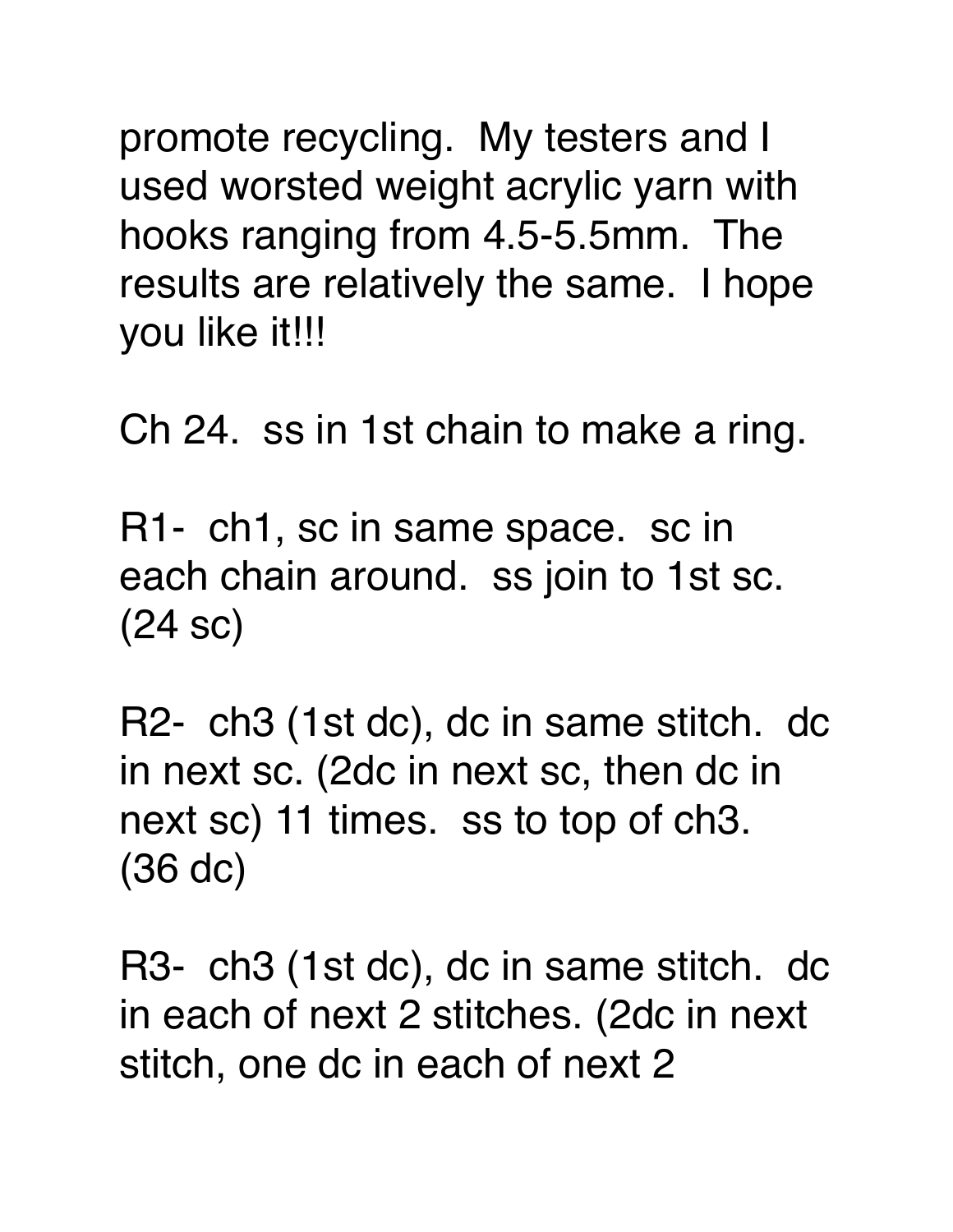stitches) 11 times. ss to top of ch3. (48 dc)

R4- ch2 (1st hdc), hdc in each stitch around. (48 hdc)

R5- ch3 (1st dc), dc in each stitch around. ss to top of ch3. (48 dc)

R6- ch3 (1st dc), dc in each stitch around. ss to top of ch3. (48 dc)

R7- ch1, sc in same stitch. (ch5, sk 2 stitches, sc in next stitch) 16 times, omitting the sc in the last repeat. ss to 1st sc. (16 ch5sp, 16 sc)

R8- ss to center of ch5sp, sc. (ch5, sc in next ch5sp) around, omitting the sc in the last repeat. ss to 1st sc. (16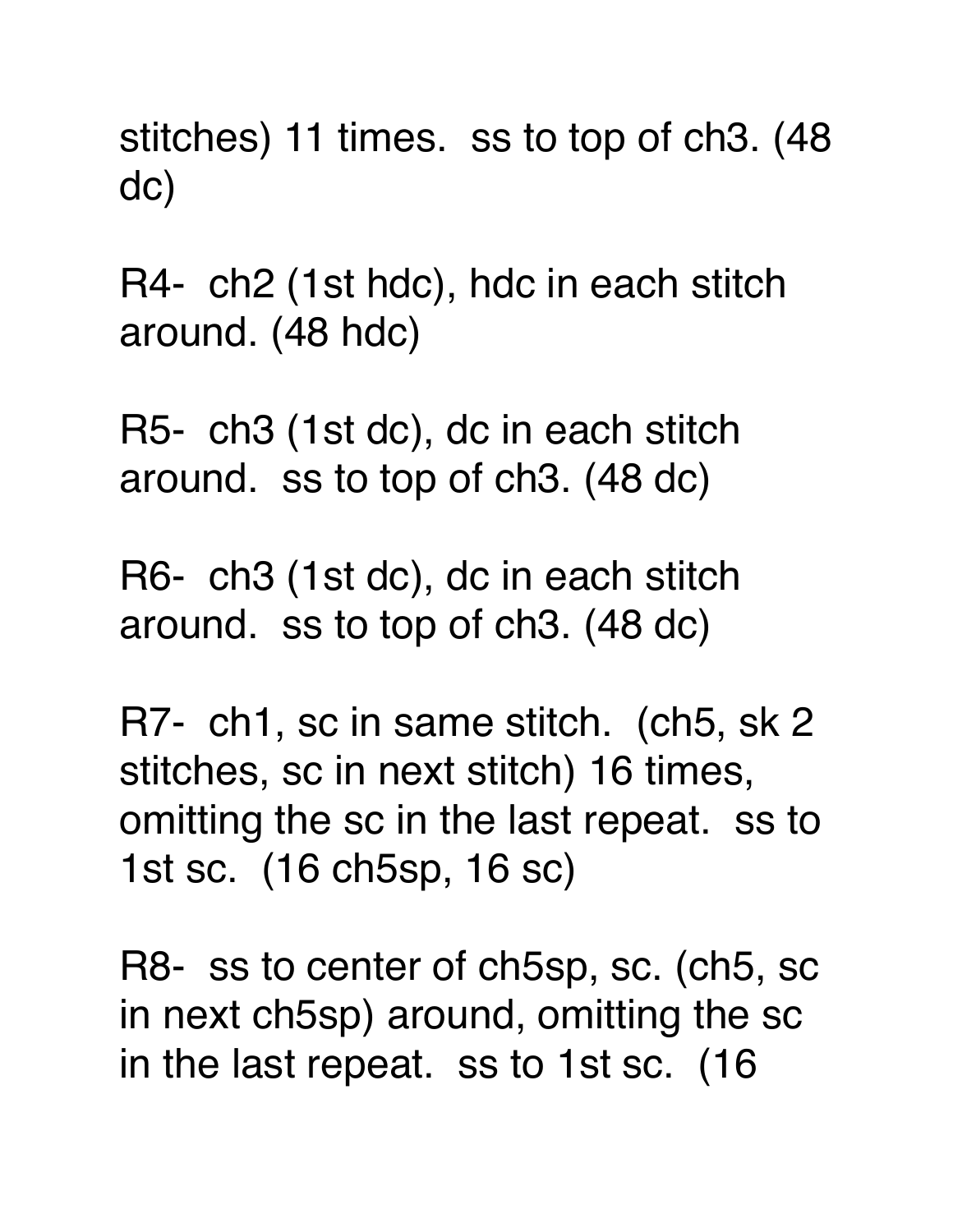ch5sp, 16 sc)

R9- ss to center of ch5sp, sc. (ch5, sc in next ch5sp) around, omitting the sc in the last repeat. ss to 1st sc. (16 ch5sp, 16 sc)

R10- ss to center of ch5sp, sc. (ch5, sc in next ch5sp) around, omitting the sc in the last repeat. ss to 1st sc. (16 ch5sp, 16 sc)

R11- ss to ch5sp. ch3 (1st dc), 2dc in same ch5sp. 3dc in each ch5sp. ss to top of ch3. (48 dc)

R12- repeat R5 (48 dc)

R13- repeat R5 (48 dc)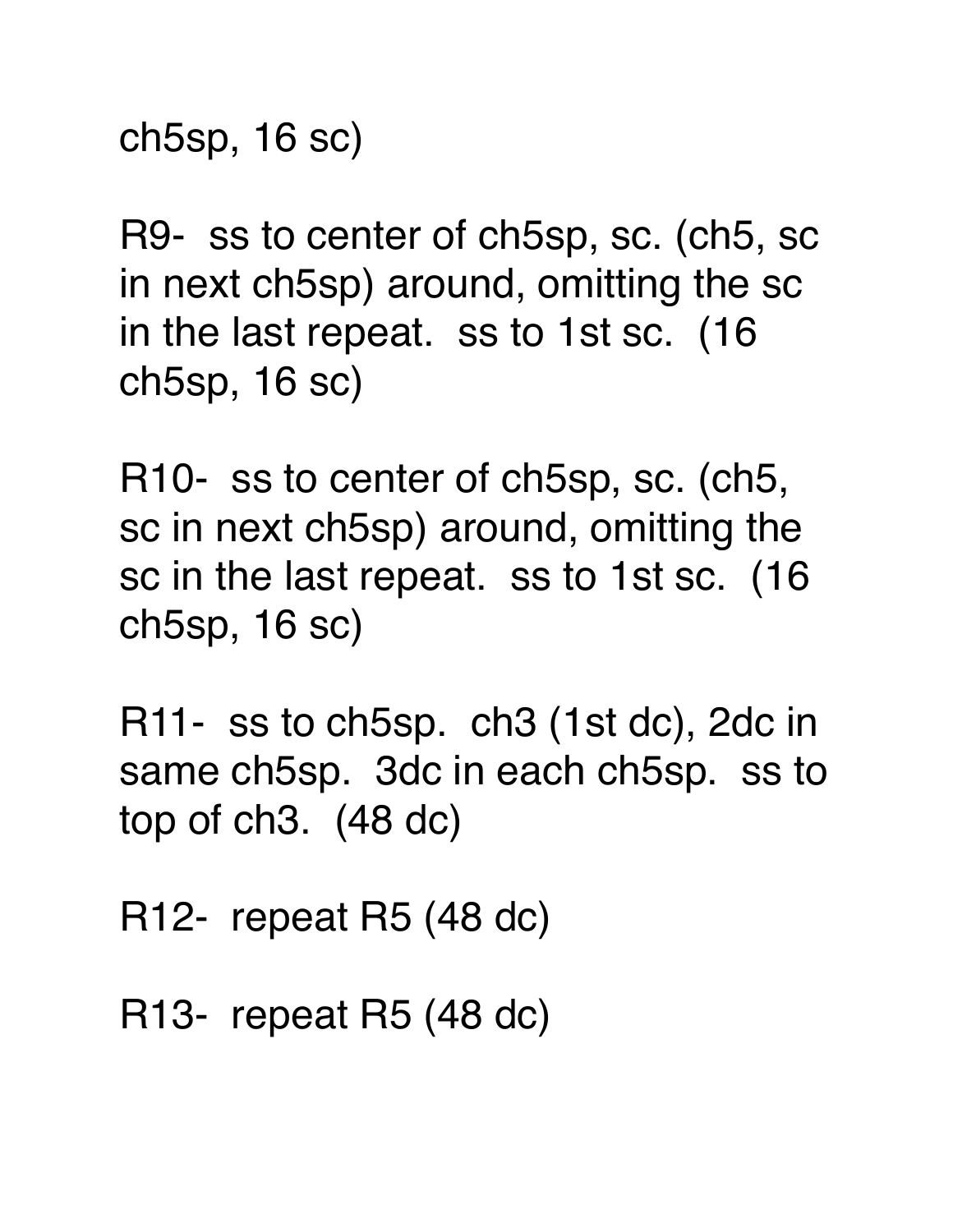R14- repeat R5 (48 dc)

(If you'd like to increase the length of the bag, you can simply repeat R5 here as many times as you like)

- R15- repeat R7 (16 ch5sp, 16 sc)
- R16- repeat R8 (16 ch5sp, 16 sc)
- R17- repeat R9 (16 ch5sp, 16 sc)
- R18- repeat R10 (16 ch5sp, 16 sc)
- R19- repeat R11 (48 dc)
- R20- repeat R12 (48 dc)

R21- repeat R4 (yes, round four :-)) (48 hdc)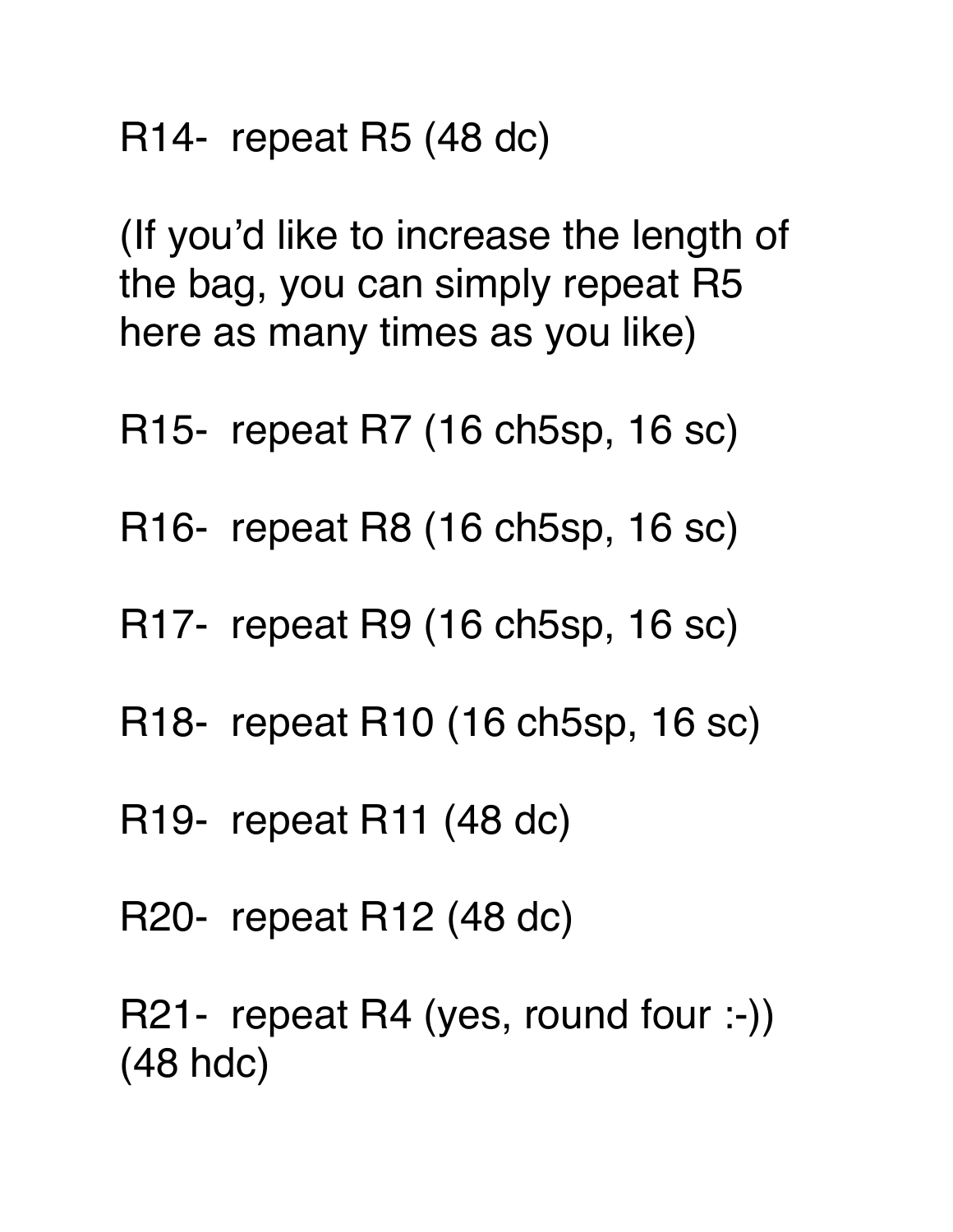R22- ch3 (1st dc), dc in next stitch. dc2tog. (dc in next 2 stitches, dc2tog) 11 times. ss to top of ch3. (36 stitches)

R23- ch3 (1st dc), dc2tog. (dc in next stitch, dc2tog) 11 times. ss in top of ch3. (24 stitches)

R24- ch1, sc in same stitch and each stitch around. ss to 1st sc. (24 sc)

HANDLE- ch25, sk 2 stitches from R24, sc in next stitch of R24. sc in next stitch of 24 again. ch1, turn work. sc in each of the 25 chains (or you may evenly place 25 sc around the ch25). sc in next st of R24. Fasten off and weave in any ends.